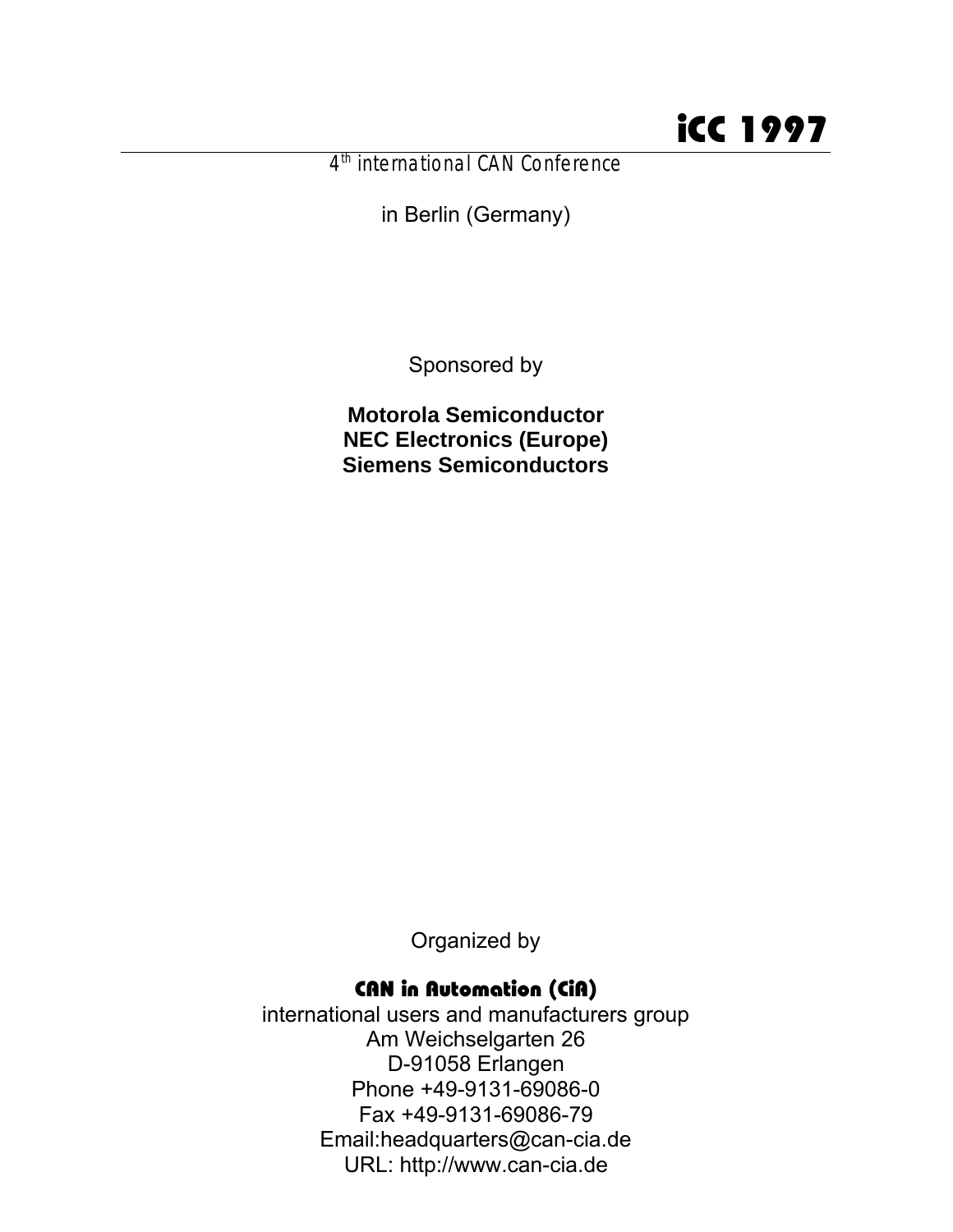# **Wireless Medium Access Control Protocol For CAN**

M. Dani Baba<sup>\*</sup>, A. Kutlu<sup>\*\*</sup>, E. T. Powner<sup>\*\*</sup>

\*School of Electrical Engineering, Institute Technology MARA, 40450 Shah Alam, Malaysia.

"School of Engineering, University of Sussex, Brighton BN1 9QT, England.

## **Abstract**

**In this paper we study the wireless communication extension for the Controller Area Network (CAN) protocol to suit industrial applications. Two different network topologies and medium access methods have been considered. The remote frame and the prioritised frame medium access control (MAC) methods are proposed for the centralised and distributed wireless CAN based network. The performance of these protocols is evaluated by simulating the protocols in the wireless CAN network. The "SAE Benchmark" is used as the workload to illustrate the industrial applications of CAN based system. This paper discusses the applicability of the proposed wireless MAC protocols and confirms its usefulness for real-time communication base on the benchmark.**

## **1.0 Introduction**

Control Area Network (CAN) is an advanced serial communication protocol which can supports efficiently distributed real-time computer control system with a very high level of data integrity. To facilitate data transfer between mobile terminals and stationary terminals in a distributed real time control system of an industrial application requires wireless communication capability. One of the major benefits of the wireless access is to allow flexible location of terminals, avoiding re-wiring when fixed terminals are relocated [1]. Two different medium access control (MAC) protocols are proposed for the wireless environment by considering the distinct features of the CAN protocol such as the priority assignment for each message. The two proposed protocols are for the centralised and distributed wireless CAN based network as shown in Figure 1. The performance of these protocols is evaluated by using a commercial simulation software design tool. The "SAE Benchmark" is applied as the workload in the investigation to determine whether the proposed wireless CAN protocols is suitable for real time industrial applications. The "SAE Benchmark" can be considered to be a good example for distributed real time industrial application.



#### **Figure 1 Wireless Network Structures**

In the following section the two proposed protocols are presented. The simulation model of the protocol based on the SAE benchmark is given in Section 3. The simulation results are presented in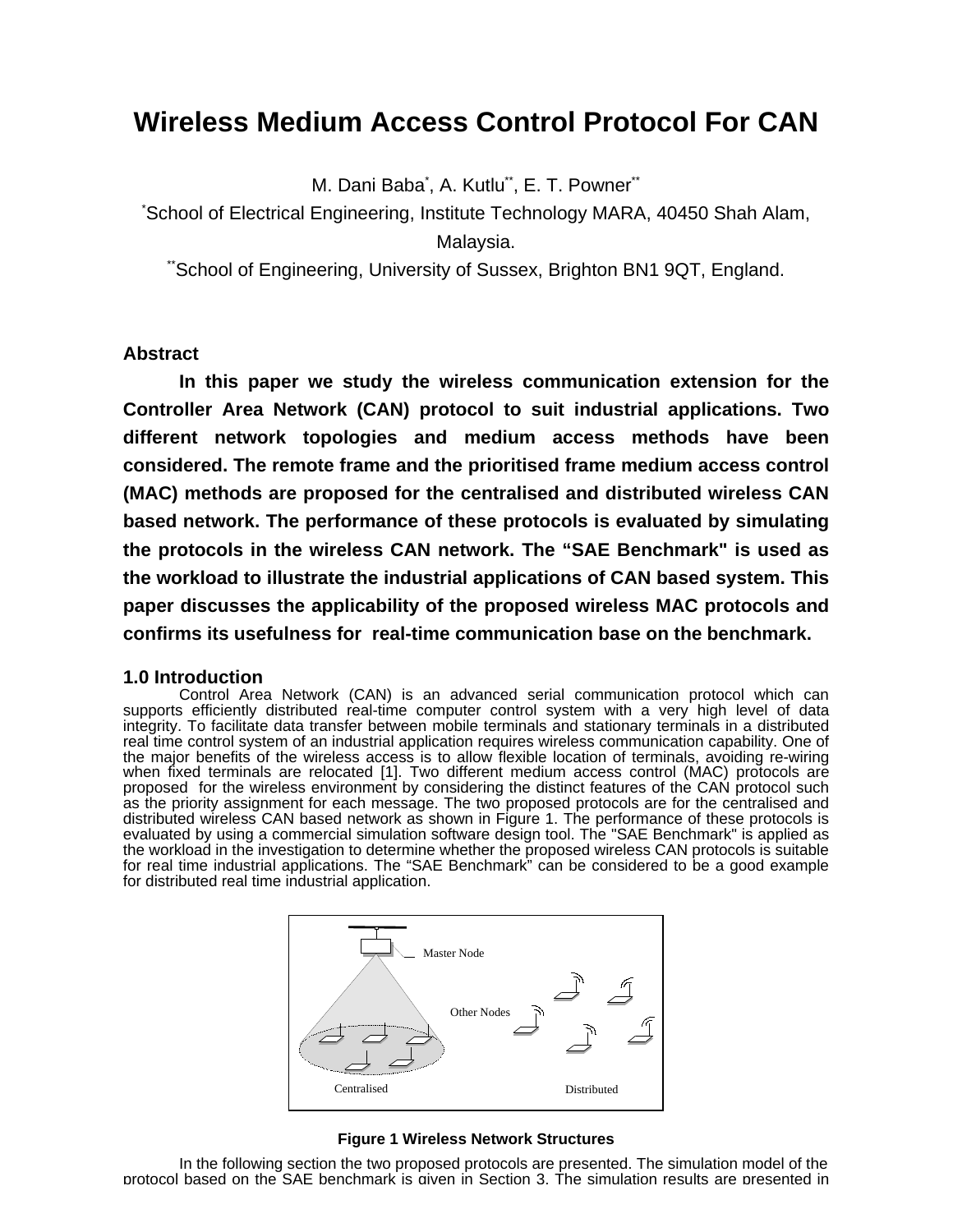### **2.0 Wireless CAN (WCAN) Protocols**

In a distributed real-time control system, the characteristic of the communication network plays a critical role on message transmission. Information must be transmitted in real time. The CAN protocol supports the real time information transfer requirements. It reduces the message delivery time with its capability to prioritise messages. Therefore, the wireless access methods based on CAN protocol must also fulfill the message transfer delay for the real time application. Moreover, messages with higher priorities must be delivered to their destination within the deadline before any other messages with lower priority. With these considerations, we have propose the remote frame medium access control (RFMAC) and the wireless medium access control (WMAC) protocols for wireless communication with regards to the existing methods such as CSMA/CA, ISMA and etc.

## **2.1 RFMAC Protocol**

The RFMAC protocol is mainly for the centralised network structure that consists of one master (base) node and slave nodes in the range of master node. For centralised wireless networks, the performance evaluation for several contention-based channel access protocols such as ALOHA, PRMA (Packet Reservation Multiple Access), ISMA (Idle Signal Multiple Access), and etc have been made. The ISMA access protocol is partially adopted as a reference method for centralised WCAN. It enables upstream (to central node) and downstream (to terminals) traffic to be transmitted on a shared channel. Basically when the shared channel is idle the base station broadcast short idle signal to terminals. In response to the idle signal, a terminal may transmit its messages with some transmission probability [2].

Similarly, CAN protocol supports on demand transmission of messages. Instead of sending periodic messages from slave nodes to the master node, remote frames can be used to initiate slave node message transfer without any contention of data frames. Therefore the master node schedules all periods of data frames. If the master node wishes to have data from any node it immediately sends a remote frame to the channel. All nodes on the network receive the remote frame and decides whether the remote frame belongs to the node by using acceptance filtering. If the remote frame identifier does not match with the acceptance filter, the slave node stays idle. A data frame is only sent when the remote frame identifier matches with the data frame identifier [3]. It is possible that more than one data frame is requested by the master node. In that case the master node decides which remote frame is sent first according to messages' priority defined by the user. Remote frame message traffic is as shown in Figure 2.





#### **2.2 WMAC Protocol**

In a distributed WCAN network structure, several nodes may work together and communicate with each other without the assistance of a central node. The proposed WMAC protocol has been designed to support sporadic and periodic messages. Hence any node can broadcast a message at any time it desire. The contention situation is resolved by using different Priority Interframe Space (PIFS) delay times for each message. In a similar study, the priority levels with CSMA/CA Access procedure have been presented to IEEE 802.11 for a wireless medium access control protocol by W. Diepstraten [4].



There has been discussion of being able to provide prioritisation of frames using a non-TDMA (Time<br>Division Multiple Assess) beand modium assesses sentral protected in CSMA/CA protective priorities tion Division Multiple Access) based medium access control protocol. In CSMA/CA protocol; prioritisation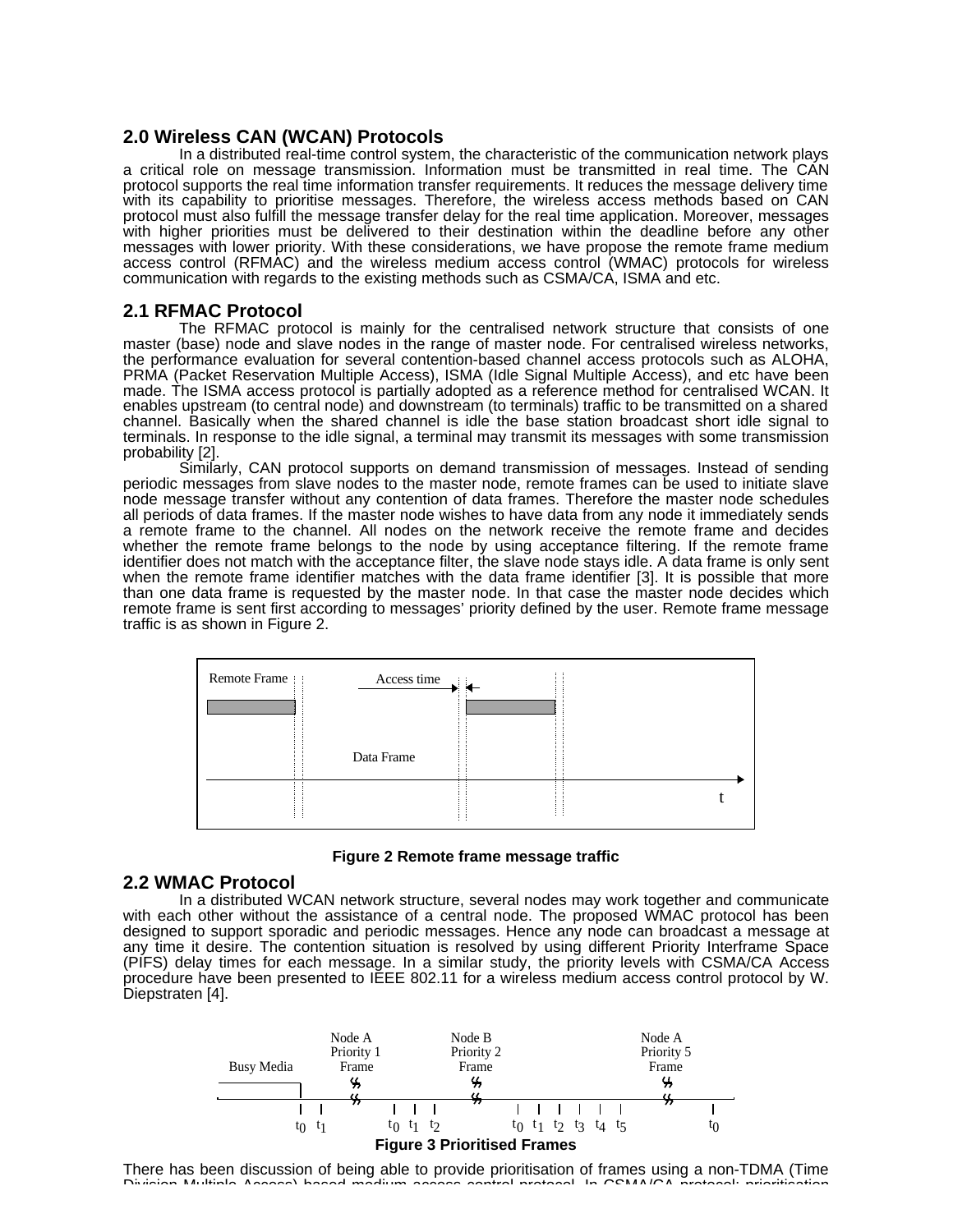the priority of the frame as can be seen in Figure 3 [5]. Different priority levels have been implemented for different purposes. For example, for all immediate response actions, the short priority interframe space (SPIFS) is defined as the highest priority.

In our WMAC protocol, each node must wait the message PIFS time before sending their messages. PIFS time is used to assign message priority to each message according to the scheduling scheme of the user's application. The shortest priority interframe space (SIFS) is reserved for the highest message priority which implies shortest delay in accessing the channel. After the PIFS time elapse, each node checks the channel to be sure that the channel is idle. Hence, a message with shorter PIFS will access the channel before any massage with longer PIFS.

Each node has a timer called Priority Timer. Setting the Priority Timer as soon as the message is received from the channel prevent the nodes from accessing the channel during the PIFS time. This is essential since a node may wish to transmit a message during the PIFS time and sense the medium is free although there could be a node waiting its PIFS. The Priority Timer is also set when collision situation occurs. After a collision, the nodes involve in the collision stop their transmissions and wait for their messages' PIFS times before trying to access the channel again. The value of the Priority Timer varies according to amount of messages used in the network. The timing diagram of the WMAC protocol is given in Figure 4.



#### **Figure 4 Timing of the WMAC protocol**

Node "B" and node "C" in the Figure 4, try to access the channel while it is busy. Node "C" sends a message while "B" waits the PIFS time. "B" sense the channel busy after PIFS time and defers the transmission of the message until the next idle channel situation. In turn, waits its PIFS time to gain the access. Channel interframe space (CIFS) time represents the time required for carrier sensing.

## **3.0 Simulation Model**

The benchmark used in the simulation model specifies the communication requirements in a distributed automotive control system which handles 53 types of messages. These signals can be considered as a good example for real-time communication between distributed control nodes. The benchmark signals are listed in Table 1.

|                | No: Signal                           | Size           |      | Periodic | D    | From           | To  |
|----------------|--------------------------------------|----------------|------|----------|------|----------------|-----|
|                | Description                          | /bits          | /ms  | Sporadic | /ms  |                |     |
|                | <b>Traction Battery Voltage</b>      | 8              | 100  | P        | 100  | Battery        | V/C |
| 2              | <b>Traction Battery Current</b>      | 8              | 100  | P        | 100  | <b>Battery</b> | V/C |
| 3              | Traction Battery Temp, Average       | 8              | 1000 | P        | 1000 | <b>Battery</b> | V/C |
| $\overline{4}$ | <b>Auxiliary Battery Voltage</b>     | 8              | 100  | P        | 100  | Battery        | V/C |
| 5              | Traction Battery Temp, Max.          | 8              | 1000 | P        | 1000 | Battery        | V/C |
| 6              | <b>Auxiliary Battery Current</b>     | 8              | 100  | P        | 100  | Battery        | V/C |
|                | <b>Accelerator Position</b>          | 7              | 5    | P        | 5    | Driver         | V/C |
| 8              | Brake Pressure, Master Cylinder      | $\overline{8}$ | 5    | P        | 5    | <b>Brakes</b>  | V/C |
| 9              | <b>Brake Pressure, Line</b>          | 8              | 5    | P        | 5    | <b>Brakes</b>  | V/C |
| 10             | Transaxle Lubrication Pressure       | 8              | 100  | P        | 100  | Trans          | V/C |
| 11             | Transaction Clutch Line Press.       | 8              | 5    | P        | 5    | Trans          | V/C |
| 12             | Vehicle Speed                        | 8              | 100  | P        | 100  | <b>Brakes</b>  | V/C |
| 13             | <b>Traction Battery Ground Fault</b> |                | 1000 | P        | 1000 | <b>Battery</b> | V/C |
| 14             | Hi&Lo Contactor Open/Close           | 4              | 50   | S        | 5    | Battery        | V/C |
| 15             | Kev Switch Run                       |                | 50   | S        | 20   | <b>Driver</b>  | V/C |
| 16             | <b>Kev Switch Start</b>              |                | 50   | S        | 20   | Driver         | V/C |
| 17             | <b>Accelerator Switch</b>            | 2              | 50   | S        | 20   | Driver         | V/C |
| 18             | <b>Brake Switch</b>                  |                | 20   | S        | 20   | <b>Brakes</b>  | V/C |
| 19             | <b>Emergency Brake</b>               |                | 50   | S        | 20   | Driver         | V/C |
| 20             | Shift Lever (PRNDL)                  | 3              | 50   | s        | 20   | <b>Driver</b>  | V/C |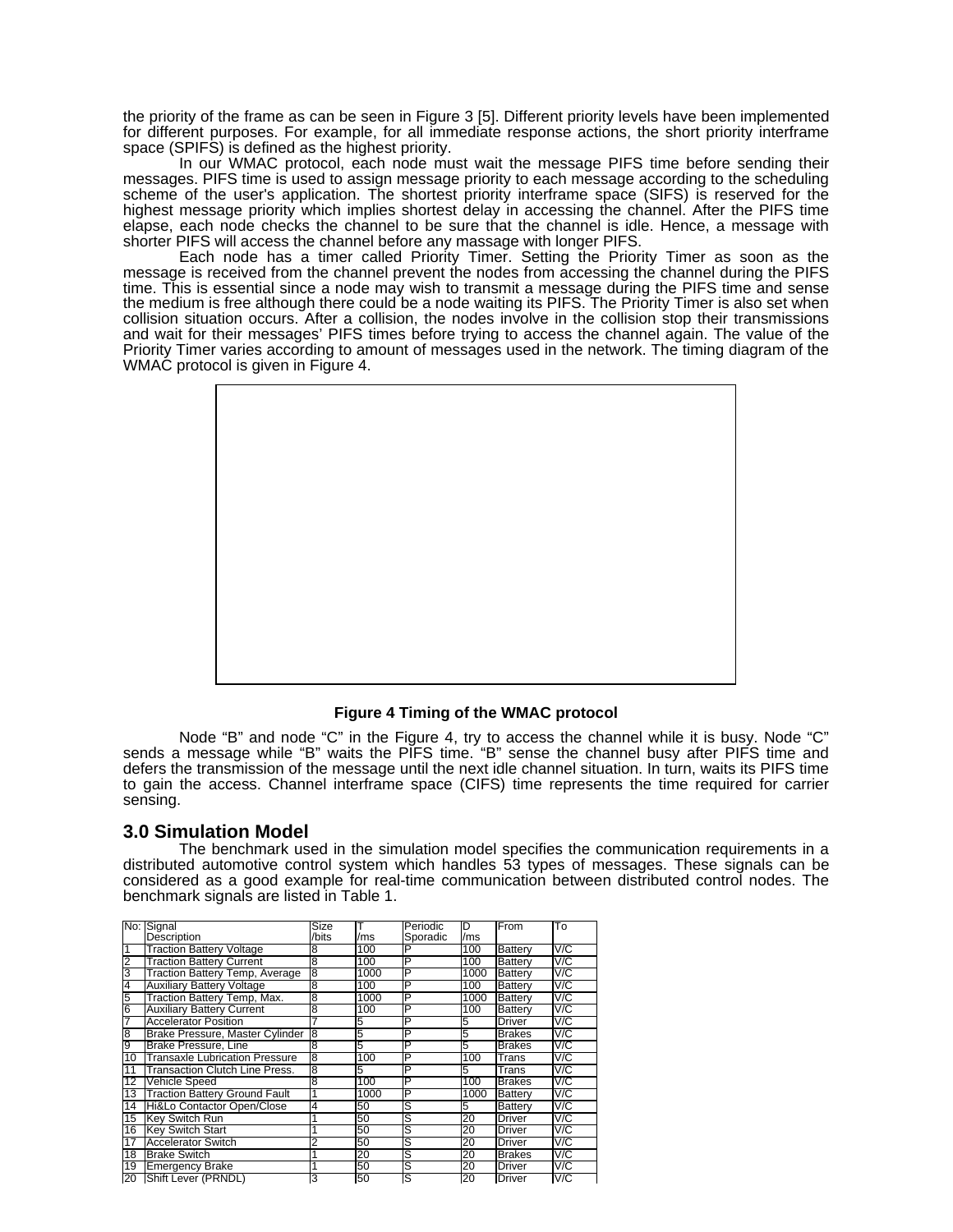| 23 | 12V Power Ack Vehicle Control          | 1 | 50   | S | 20              | Battery        | V/C            |
|----|----------------------------------------|---|------|---|-----------------|----------------|----------------|
| 24 | 12V Power Ack Inverter                 | 1 | 50   | Ŝ | $\overline{20}$ | Battery        | V/C            |
| 25 | 12V Power Ack I/M Control              | 1 | 50   | Ŝ | 20              | <b>Battery</b> | V/C            |
| 26 | Brake Mode (Parallel/Split)            | 1 | 50   | S | 20              | <b>Driver</b>  | V/C            |
| 27 | <b>SOC Reset</b>                       | 1 | 50   | Ŝ | 20              | Driver         | V/C            |
| 28 | Interlock                              | 1 | 50   | Ś | 20              | <b>Battery</b> | V/C            |
| 29 | <b>High Contactor Control</b>          | 8 | 10   | P | 10              | V/C            | Batt           |
| 30 | <b>Low Contactor Control</b>           | 8 | 10   | P | 10              | V/C            | Battery        |
| 31 | Reverse & 2nd Gear Clutches            | 2 | 50   | S | 20              | V/C            | Trans          |
| 32 | <b>Clutch Pressure Control</b>         | 8 | 5    | P | 5               | V/C            | <b>Battery</b> |
| 33 | <b>DC/DC Converter</b>                 | 1 | 1000 | P | 1000            | V/C            | Battery        |
| 34 | <b>DC/DC Converter Current Cont</b>    | 8 | 50   | S | 20              | V/C            | <b>Battery</b> |
| 35 | 12V Power Relay                        | 1 | 50   | S | 20              | V/C            | <b>Battery</b> |
| 36 | <b>Traction Battery Gnd Fault Test</b> | 2 | 1000 | P | 1000            | V/C            | <b>Brakes</b>  |
| 37 | <b>Brake Solenoid</b>                  | 1 | 50   | S | 20              | V/C            | <b>Brakes</b>  |
| 38 | <b>Backup Alarm</b>                    |   | 50   | S | 20              | V/C            | <b>Brakes</b>  |
| 39 | <b>Warning Lights</b>                  |   | 50   | S | 20              | V/C            | Ins            |
| 40 | <b>Key Switch</b>                      | 1 | 50   | Ŝ | 20              | V/C            | I/M C          |
| 41 | <b>Main Contactor Close</b>            | 1 | 50   | S | 20              | I/M C          | V/C            |
| 42 | <b>Torque Command</b>                  | 8 | 5    | P | 5               | V/C            | VMC            |
| 43 | <b>Torque Measured</b>                 | 8 | 5    | P | 5               | VMC            | V/C            |
| 44 | <b>FWD/REV</b>                         | 1 | 50   | S | 20              | V/C            | I/M C          |
| 45 | <b>RWD/REV Ack</b>                     | 1 | 50   | s | $\overline{20}$ | IMC            | V/C            |
| 46 | Idle                                   | 1 | 50   | ड | 20              | V/C            | VMC            |
| 47 | Inhibit                                | 1 | 50   | S | 20              | I/M C          | V/C            |
| 48 | Shift in Progress                      | 1 | 50   | Ŝ | $\overline{20}$ | V/C            | VMC            |
| 49 | <b>Processed Motor Speed</b>           | 8 | 5    | P | 5               | VMC            | V/C            |
| 50 | <b>Inverter Temperature Status</b>     | 2 | 50   | S | 20              | I/M C          | V/C            |
| 51 | Shutdown                               | 1 | 50   | Ŝ | 20              | VMC            | V/C            |
| 52 | Status/Malfunction (TBD)               | 8 | 50   | s | 20              | IMC            | V/C            |
| 53 | Main Contactor Ack                     | 1 | 50   | S | 20              | V/C            | I/M C          |

 **Table 1 Benchmark Signals**

From the work of Tindel [6] the 53 types of benchmark signals are shown to be unschedulable at 125Kbit/s data rate when using the deadline monotonic (DM) scheduling algorithm. With DM, messages with shorter deadlines are assigned higher priorities. To overcome the scheduling problem and to reduce the bus utilisation they have employed the message piggybacking technique. This is implemented in the form of message server which polls to collect several messages from the same source and then sent out as a single long message [7]. The newly transformed benchmark signals now consist of only 17 message types as shown in Table 2. We have also adopted these newly transformed benchmark signals in our simulation model for the proposed WMAC and RFMAC protocols.

| <b>Message</b>  | <b>Signals</b>                           | <b>Size</b>   | т      | D      | <b>Periodic</b> |
|-----------------|------------------------------------------|---------------|--------|--------|-----------------|
| <b>Number</b>   | <b>Number</b>                            | /bytes        | /ms    | /ms    | /Sporadic       |
|                 | 14                                       |               | 50.0   | 5.0    | S               |
| 2               | $8,\overline{9}$                         | 2             | 5.0    | 5.0    | P               |
| 3               |                                          |               | 5.0    | 5.0    | P               |
| 4               | 43,49                                    | 2             | 5.0    | 5.0    | P               |
| 5               | 11                                       |               | 5.0    | 5.0    | P               |
| 6               | 29,30,32,42                              | 4             | 5.0    | 5.0    | P               |
|                 | 31, 34, 35, 37, 38, 39<br>40,44,46,48,53 | 4             | 10.0   | 10.0   | s               |
| 8               | 23,24,25,28                              |               | 10.0   | 10.0   | S               |
| 9               | 15, 16, 17, 19, 20, 22<br>26,27          | $\mathcal{P}$ | 10.0   | 10.0   | S               |
| 10              | 41,45,47,50,51,52                        | 12            | 10.0   | 10.0   | S               |
| $\overline{11}$ | 18                                       |               | 50.0   | 20.0   | s               |
| $\overline{12}$ | 1,2,4,6                                  | 4             | 100.0  | 100.0  | P               |
| 13              | 12                                       |               | 100.0  | 100.0  | P               |
| 14              | 10                                       |               | 100.0  | 100.0  | P               |
| 15              | 3,5,13                                   | 3             | 1000.0 | 1000.0 | P               |
| 16              | 21                                       |               | 1000.0 | 1000.0 | P               |
| 17              | 33,36                                    | 1             | 1000.0 | 1000.0 | P               |

T: period D: deadline

#### **Table 2 Transformed Benchmark Signals**

The message number of the newly transformed benchmark represents the message priorities according to DM scheduling algorithm. Therefore message number 1 is assigned as the highest priority. The message transmission rate used in our simulations are chosen as 1 Mbit/s, 500 Kbit/s, 250 Kbit/s and 125 Kbit/s. To ensure that worse case scenario exist in the simulation environment, all the 17 types of messages are initially generated simultaneously. The PIFS times for WMAC protocol are assumed as multiple values of 20 microsecond. This is determined by the transmitter turn-on time, signal propagation time over the operating distance and signal detection time in the receiver. The frame length of the messages are as specified in Table 2 and adopted a common 44 bits overhead. The network model is assumed to be free from node failures and transmission errors.

## **4.0 Simulation Results**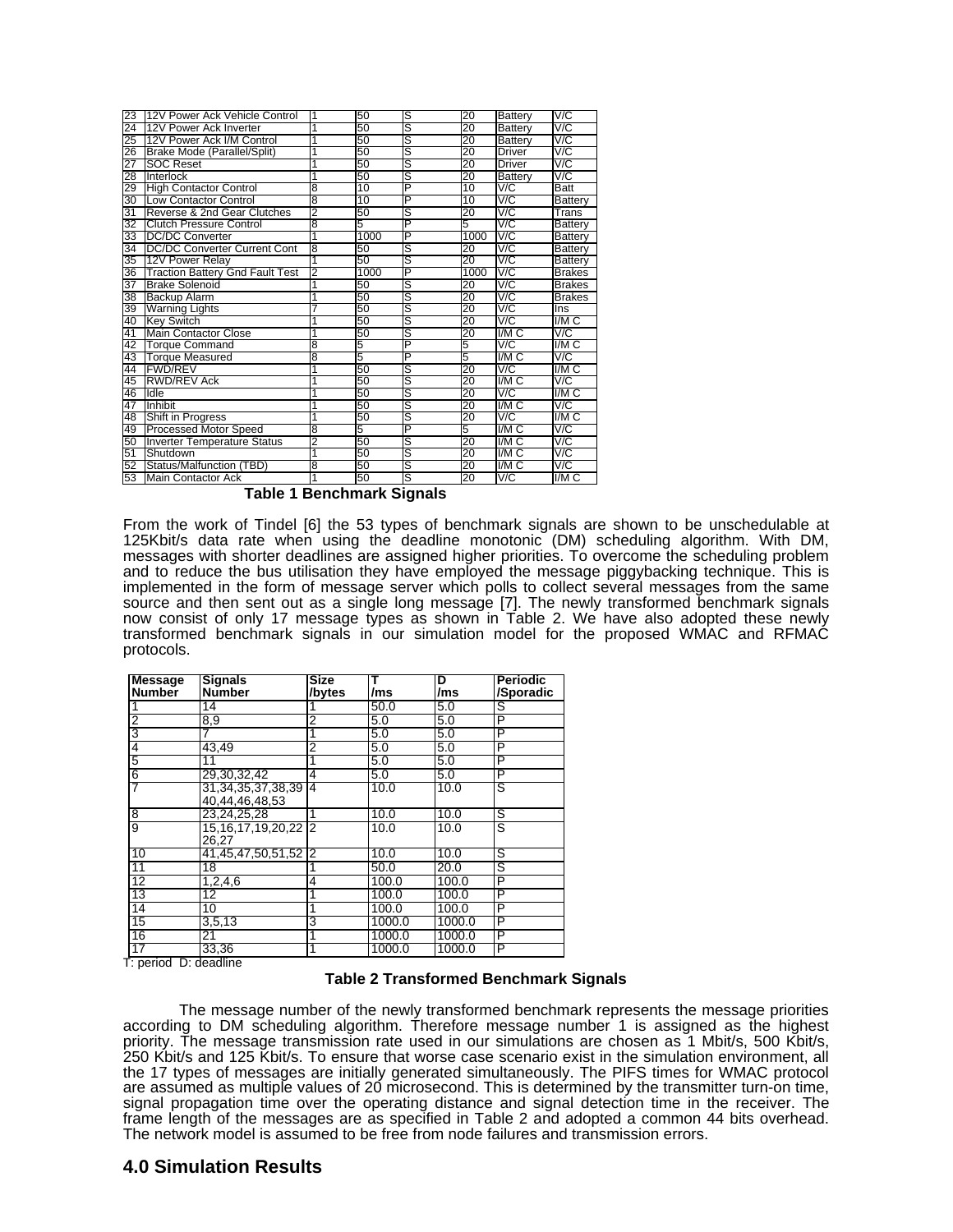| 1               | 1 | 50   | 5    | 1.296   | 0.544  | 0.434 | 0.120 |
|-----------------|---|------|------|---------|--------|-------|-------|
| 2               | 2 | 5    | 5    | 1.916   | 0.884  | 0.634 | 0.250 |
| 3               | 1 | 5    | 5    | 2.476   | 1.204  | 0.834 | 0.390 |
| 4               | 2 | 5    | 5    | 3.136   | 1.584  | 1.074 | 0.560 |
| 5               | 1 | 5    | 5    | 3.736   | 1.944  | 1.314 | 0.740 |
| 6               | 4 | 5    | 5    | 4.588   | 2.440  | 1.632 | 0.969 |
| 7               | 4 | 10   | 10   | 5.460   | 2.956  | 1.716 | 1.218 |
| 8               | 1 | 10   | 10   | 9.932   | 3.376  | 2.016 | 1.458 |
| 9               | 2 | 10   | 10   | 10.692* | 3.856  | 2.356 | 1.728 |
| 10              | 2 | 10   | 10   | 99.940* | 4.356  | 2.716 | 2.018 |
| 11              | 1 | 50   | 20   |         | 4.592  | 3.076 | 2.318 |
| 12              | 4 | 100  | 100  |         | 5.208  | 3.514 | 2.667 |
| $\overline{13}$ | 1 | 100  | 100  |         | 7.904  | 3.914 | 3.007 |
| 14              | 1 | 100  | 100  |         | 8.444  | 4.334 | 3.367 |
| 15              | 3 | 1000 | 1000 |         | 9.084  | 4.814 | 3.767 |
| 16              | 1 | 1000 | 1000 |         | 9.664  | 5.274 | 4.167 |
| 17              |   | 1000 | 1000 |         | 10.264 | 7.112 | 4.587 |

\* Missing Deadline

 **Table 3 Distributed Network Structure**

| No             | <b>Bytes</b> | T/ms             | D/ms            |                          |        | 125Kb/s 250Kb/s 500Kb/s | 1Mb/s |
|----------------|--------------|------------------|-----------------|--------------------------|--------|-------------------------|-------|
|                |              |                  |                 |                          |        |                         |       |
| 1              | 1            | 50               | 5               | 2.128                    | 1.108  | 0.594                   | 0.337 |
| 2              | 2            | 5                | 5               | 3.160                    | 1.644  | 0.882                   | 0.501 |
| 3              | 1            | 5                | 5               | 3.456                    | 2.140  | 1.150                   | 0.655 |
| 4              | 2            | 5                | 5               | $5.144*$                 | 2.676  | 1.438                   | 0.819 |
| $\overline{5}$ | 1            | 5                | 5               | $9.032*$                 | 3.172  | 1.706                   | 0.973 |
| 6              | 4            | 5                | 5               | 10.216*                  | 3.784  | 2.302                   | 1.156 |
| 7              | 4            | 10               | 10              |                          | 4.396  | 2.358                   | 1.339 |
| 8              | 1            | 10               | 10              | -                        | 4.892  | 2.626                   | 1.493 |
| 9              | 2            | 10               | 10              | -                        | 5.428  | 2.914                   | 1.657 |
| 10             | 2            | 10               | 10              | ۰                        | 9.136  | 3.202                   | 1.821 |
| 11             | 1            | 50               | $\overline{20}$ | $\blacksquare$           | 9.632  | 3.470                   | 1.975 |
| 12             | 4            | 100              | 100             | $\overline{\phantom{0}}$ | 10.204 | 3.776                   | 2.148 |
| 13             | 1            | 100              | 100             | $\overline{\phantom{0}}$ | 19.224 | 4.044                   | 2.302 |
| 14             | 1            | 100              | 100             | $\overline{\phantom{0}}$ | 19.720 | 4.312                   | 2.456 |
| 15             | 3            | 1000             | 1000            | -                        | 19.720 | 4.312                   | 2.456 |
| 16             |              | 1000             | 1000            | ٠                        | 20.216 | 4.580                   | 2.610 |
| 17<br>.        | -            | 1000<br>$\cdots$ | 1000            | -                        | 29.732 | 4.848                   | 2.764 |

**Missing Deadline** 

#### **Table 4 Centralised architecture**

Table 3 shows the simulation results of message delivery time for the 17 message types at 125, 250, 500 Kbit and 1 Mbit baudrates in a distributed environment. The channel access method used in this simulation is the proposed WMAC protocol. As can be seen from this table, when the data rate is above 250 Kbit/s all the messages are delivered within the deadline. Column 4 indicates the deadline for all messages. At 125 Kbit/s, messages from number 9 to 17 are not delivered within the deadline. Therefore this protocol is not suitable for real-time communication at low data rate.

Similarly as shown in Table 4, at 125 Kbit/s data rate the proposed RFMAC protocol for centralised network structure only manage to deliver message number 1 to 3 within their deadline. In spite of this, there is not much difference in message delivery between these two architectures at higher speeds. Besides at 125 Kbit/s data rate, the protocol for the distributed architecture gives better result then the centralised case since the message numbers 4 to 8 can be delivered in time in the distributed architecture.

#### **5.0 Conclusion**

The simulation results show that the WMAC and RFMAC protocols are suitable for wireless environment for higher transmission rates. Both protocols can satisfy the requirements of the distributed automotive control system application. At 125 Kbit/s, the messages with lower priorities are not delivered within the specified deadline because of the very high load of the channel. In spite of this, these protocols can be use for real time application at higher transmission rates. It is expected that the protocol can satisfy all the timing requirements of real time communication. Our next task is to demonstrate that the WMAC protocol can also be used for centralised network with some PIFS modification.

#### **References:**

[1] C. M. Leung, "Internetworking Wireless Terminals to Local Area Networks Via Radio Bridges", *IEEE international Conf. on Sel. Topics in Wireless Comm*., ICWC' 92, June 1992, Canada, pp. 126-129. [2] G. Wu, K. Mukumoto, A. Fukuda, "An integrated voice and data transmission system with idle signal multiple

access", *IEICE Transactions Communications,* Vol. E76B (9), PP. 1186-92, September 1993.

[3] A. Kutlu, H. Ekiz, E. T. Powner, "Wireless medium access control for CAN using remote frames", Unpublished . [4] W. Diepstraten, "DFWMAC Distributed Foundation Wireless Medium Access Control", *IEEE 802.11 Wireless*